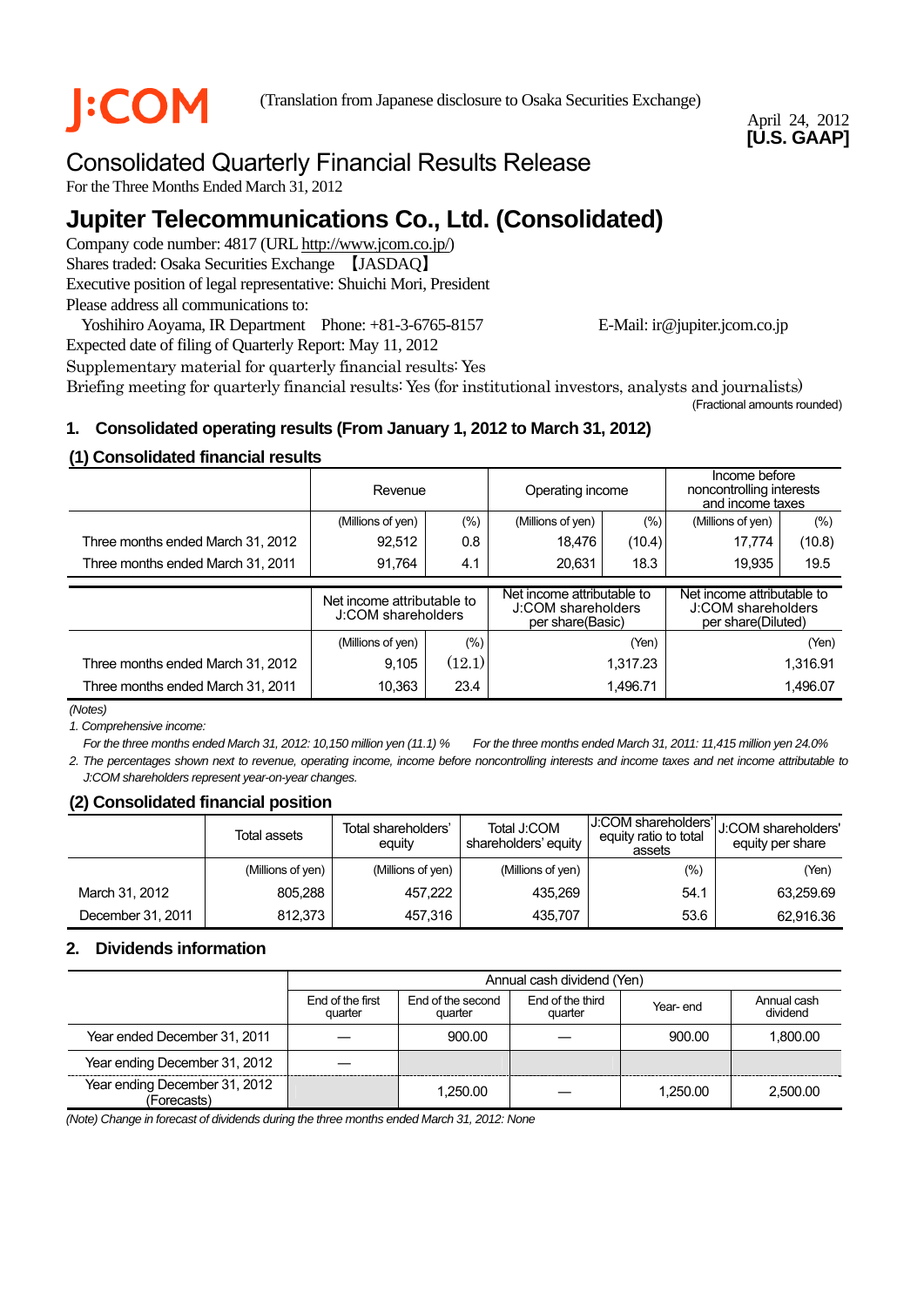# **3. Consolidated forecasts for December 2012 term (from January 1, 2012 to December 31, 2012)**

|        | Revenue           |                | Operating income  |     | Income before<br>noncontrolling interests and<br>income taxes |       | Net income attributable to<br>J:COM shareholders |     | Net income attributable to<br>J:COM shareholders per<br>share |
|--------|-------------------|----------------|-------------------|-----|---------------------------------------------------------------|-------|--------------------------------------------------|-----|---------------------------------------------------------------|
|        | (Millions of ven) | $\frac{10}{6}$ | (Millions of ven) |     | $(\%)$ (Millions of yen)                                      | (9/0) | (Millions of ven)                                | (%) | 'Yen,                                                         |
| Annual | 378.000           | 2.4            | 73.500            | 3.4 | 71.000                                                        | 3.6   | 39.000                                           | 4.6 | 5.670.92                                                      |

*(Notes)* 

*1. Change in forecast for the fiscal year ending December 31, 2012 during the three months ended March 31, 2012: None*

*2. The percentages shown next to revenue, operating income, income before noncontrolling interests and income taxes and net income attributable to J:COM shareholders represent year-on-year changes.* 

### **4. Other information**

#### (1) Changes in significant consolidated subsidiaries: None

(Chang in specified subsidiaries accompanying changes in scope of consolidation)

#### (2) Adoption of simplified method or specific method to quarterly consolidated financial statements: None

#### (3) Change in significant accounting and reporting policies:

(i) Changes due to revision of accounting standards and other regulations : Yes

(ii)Others : None

*(Note) Please refer to (3) Change in Significant Accounting Policies, Procedures and Presentation in Quarterly Consolidated Financial Statements on page6.*

## (4) Outstanding shares

(i) Number of issued shares at end of term (consolidated, including treasury stock):

| As of March 31, 2012:                   | 6,947,813 shares | As of December $31, 2011$ : | 6,947,813 shares |
|-----------------------------------------|------------------|-----------------------------|------------------|
| (ii) Number of treasury stock:          |                  |                             |                  |
| As of March 31, 2012:                   | $67.147$ shares  | As of December $31, 2011$ : | $22,640$ shares  |
| (iii) Number of weighted average stock: |                  |                             |                  |

Three months ended March 31, 2012: 6,912,355 shares Three months ended March 31, 2011: 6,923,712 shares

\*Presentation on the status of quarterly review procedure

This consolidated quarterly financial results release is outside the scope of quarterly review procedure based on Japan's Financial Instruments and Exchange Law.

It is under the review procedure at the time of disclosure of this report.

\*Explanation for forecasts of operations and other notes

The forecasts contained in this report have been prepared on the basis of information that is currently available. Because such estimates are inherently very uncertain, actual results may differ from the forecasts. The Company does not guarantee that it will achieve these estimated results and advises readers to refrain from depending solely on these forecasts. Readers should also note that the Company is under no obligation to revise this information on a regular basis.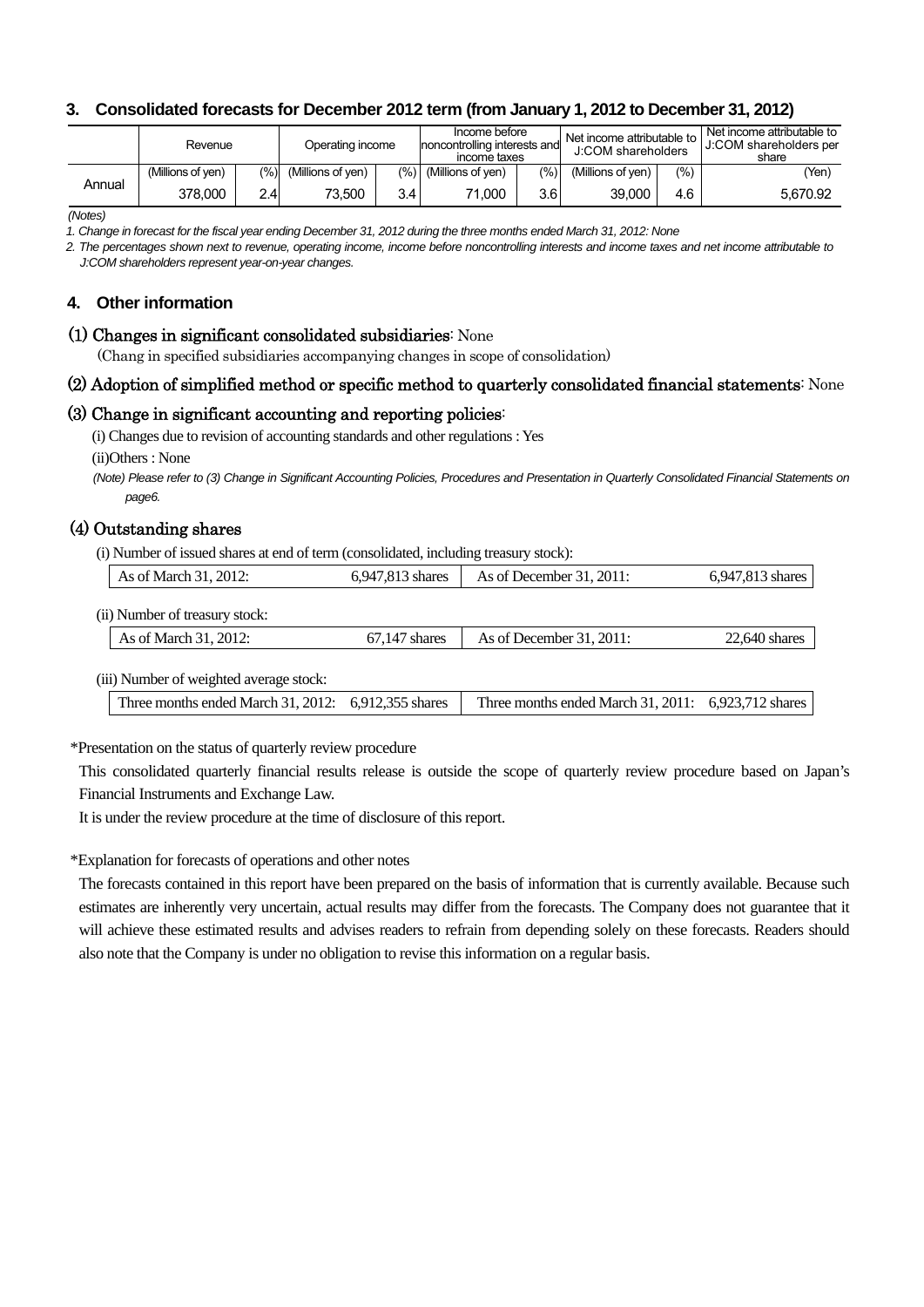# $<$ Contents $>$

| 1. Qualitative Information on the Financial Results for the Three Months ended March 31, 2012 $\cdot \cdot$ P. 2                                                                                                                                                                                                                             |
|----------------------------------------------------------------------------------------------------------------------------------------------------------------------------------------------------------------------------------------------------------------------------------------------------------------------------------------------|
| Qualitative Information on Consolidated Financial Results<br>$\cdots\cdots\cdots\cdots\cdots\cdots\cdots\cdots\cdots\cdots\cdots\cdots$ P. 2                                                                                                                                                                                                 |
| (i) Summary $\cdots$ $\cdots$ $\cdots$ $\cdots$ $\cdots$ $\cdots$ $\cdots$ $\cdots$ $\cdots$ $\cdots$ $\cdots$ $\cdots$ $\cdots$ $\cdots$ $\cdots$ $\cdots$ $\cdots$ $\cdots$ $\cdots$ $\cdots$ $\cdots$ $\cdots$ $\cdots$ $\cdots$ $\cdots$ $\cdots$ $\cdots$ $\cdots$ $\cdots$ $\cdots$ $\cdots$ $\cdots$ $\cdots$ $\cdots$ $\cdots$       |
|                                                                                                                                                                                                                                                                                                                                              |
|                                                                                                                                                                                                                                                                                                                                              |
|                                                                                                                                                                                                                                                                                                                                              |
|                                                                                                                                                                                                                                                                                                                                              |
| $(ii) Cash$ Flows $\cdots$ $\cdots$ $\cdots$ $\cdots$ $\cdots$ $\cdots$ $\cdots$ $\cdots$ $\cdots$ $\cdots$ $\cdots$ $\cdots$ $\cdots$ $\cdots$ $\cdots$ $\cdots$ $\cdots$ $\cdots$ $\cdots$ $\cdots$ $\cdots$ $\cdots$ $\cdots$ $\cdots$ $\cdots$ $\cdots$ $\cdots$ $\cdots$ $\cdots$ $\cdots$ $\cdots$ $\cdots$ $\cdots$ $\cdots$ $\cdots$ |
| Qualitative Information on Consolidated Business Results Forecasts<br>$\cdots\cdots\cdots\cdots\cdots\cdots\cdots\cdots$ P. 6                                                                                                                                                                                                                |
|                                                                                                                                                                                                                                                                                                                                              |
|                                                                                                                                                                                                                                                                                                                                              |
|                                                                                                                                                                                                                                                                                                                                              |
| Adoption of Specific Accounting Method to Quarterly Consolidated Financial Statements  P. 6                                                                                                                                                                                                                                                  |
| Change in Significant Accounting Policies, Procedures and Presentation in Quarterly                                                                                                                                                                                                                                                          |
|                                                                                                                                                                                                                                                                                                                                              |
| 3. Assumptions of Significant Event for Going Concern manufactured and P. 6                                                                                                                                                                                                                                                                  |
|                                                                                                                                                                                                                                                                                                                                              |
|                                                                                                                                                                                                                                                                                                                                              |
| Consolidated Quarterly Statements of Income and Comprehensive Income ………………… P. 7                                                                                                                                                                                                                                                            |
|                                                                                                                                                                                                                                                                                                                                              |
|                                                                                                                                                                                                                                                                                                                                              |
| Assumptions for Going Concern William Concern Concern Concern Concern Concern Concern Concern Concern Concern Concern Concern Concern Concern Concern Concern Concern Concern Concern Concern Concern Concern Concern Concern                                                                                                                |
|                                                                                                                                                                                                                                                                                                                                              |
|                                                                                                                                                                                                                                                                                                                                              |
|                                                                                                                                                                                                                                                                                                                                              |
|                                                                                                                                                                                                                                                                                                                                              |
|                                                                                                                                                                                                                                                                                                                                              |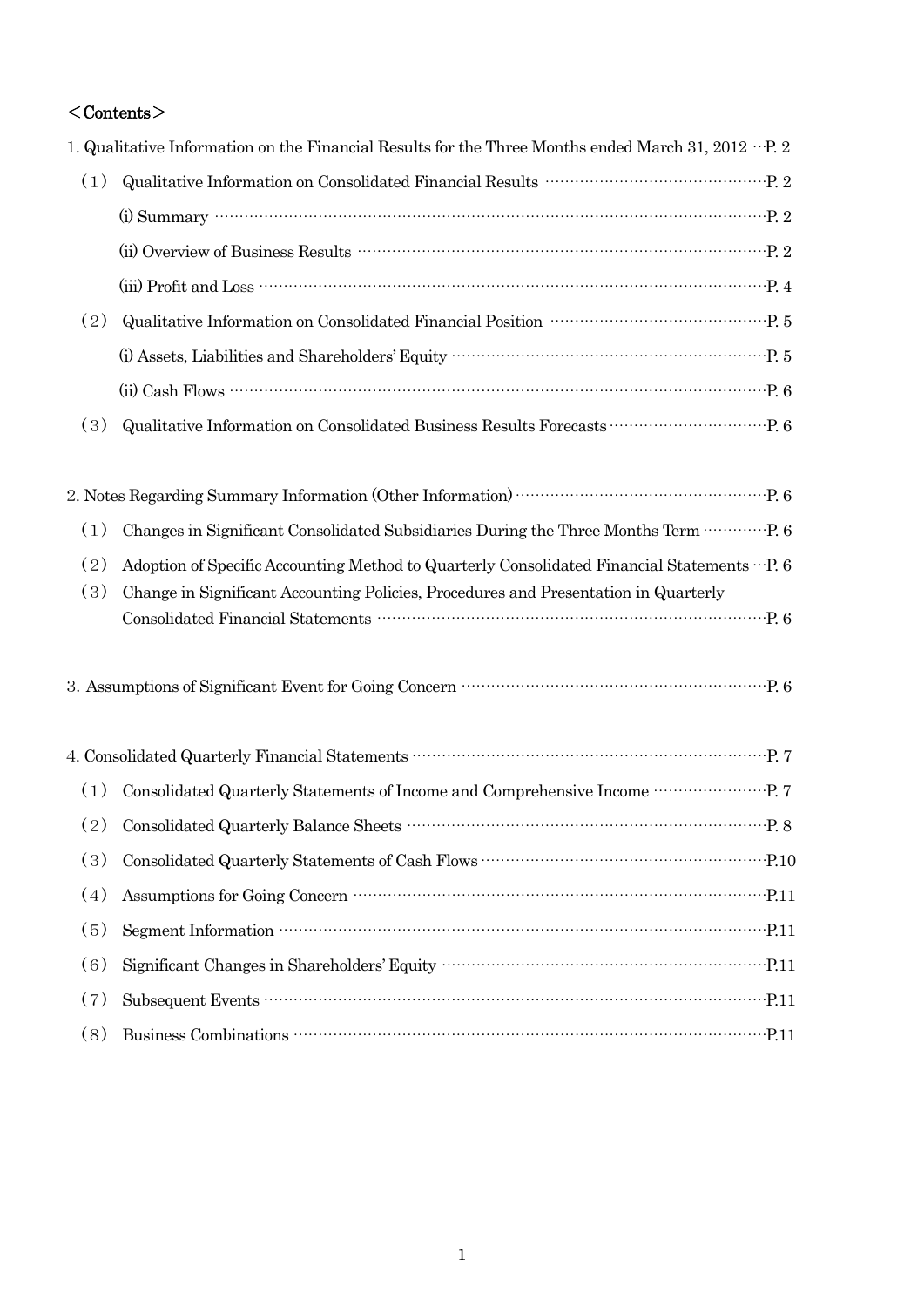#### **1. Qualitative Information on the Financial Results for the Three Months ended March 31, 2012**

### (1) **Qualitative Information on Consolidated Financial Results**

#### **(i) Summary**

In the multi-channel broadcasting market, the number of channels through new BS digital broadcasting increased from 24 to 31 from March 1, 2012, following the commencement of the new BS broadcasting in October 2011. Thus the new BS broadcasting provides Jupiter Telecommunications Co., Ltd. ("J:COM") and other market players with increased opportunities to develop new customer segments. At the same time, the emergence of new operators including IPTV and Over-The-Top<sup>\*</sup> (OTT) has triggered an era of full-fledged competition and major changes in the Company's business environment.

Under these circumstances, the J:COM Group (J:COM together with its consolidated subsidiaries or "the Company") has positioned the fiscal year ending December 31, 2012 as the inaugural year for new pay-TV multi-channel broadcasting. Centering on the CATV business, J:COM is concentrating on six core issues, including ways to expand its customer base and to boost earnings potential, to enhance the level of customer satisfaction and to actively cultivate alliances.

In the first quarter (January 1, 2012 to March 31, 2012) of the fiscal year ending December 31, 2012, the Company worked diligently to address these issues by implementing a variety of initiatives. As a result, revenue for the first quarter climbed 0.8% compared with the corresponding period of the previous fiscal year to ¥92,512 million. From a profit perspective, operating income decreased 10.4% year on year to ¥18,476 million. Net income attributable to J:COM shareholders decreased 12.1% to ¥9,105 million.

The Company's key performance indicators in the CATV business are as follows. Effective from the fiscal year ending December 31, 2012, the Company has adopted subscribing households based on a new definition. As a result, key performance indicators as of March 31, 2011 (Three months ended March 31, 2011) have also changed from previous data.

| Key Performance Indicators                           | As of March 31, 2011<br>(Three months ended)<br>March 31, 2011) | As of March 31, 2012<br>(Three months ended)<br>March 31, 2012) | Year-on-Year<br>Change |
|------------------------------------------------------|-----------------------------------------------------------------|-----------------------------------------------------------------|------------------------|
| [Subscribing households]                             |                                                                 |                                                                 |                        |
| Total number of subscribing households <sup>*i</sup> | 3,414,700                                                       | 3,641,200                                                       | $+6.6%$                |
| Total RGUs <sup>*ii</sup>                            | 6,585,500                                                       | 7,204,900                                                       | $+9.4%$                |
| <b>CATV</b>                                          | 2,876,900                                                       | 3,070,300                                                       | $+6.7%$                |
| <b>High-Speed Internet Access</b>                    | 1,693,000                                                       | 1,848,400                                                       | $+9.2%$                |
| Telephony                                            | 2,015,600                                                       | 2,286,200                                                       | $+13.4%$               |
| [Average monthly churn rate (per RGU)]               | 1.10%                                                           | 1.08%                                                           | $-0.02$ pts            |
| [ARPU]                                               | ¥7,695                                                          | ¥7,429                                                          | $4-266$                |
| [Bundle ratio <sup>*iii</sup> ]                      | 1.93                                                            | 1.98                                                            | $+0.05$                |

\*i: Number of households subscribing to at least one service

\*ii: Total number of revenue generating units (RGUs) for services supplied

\*iii: Average number of services provided per subscribing household

#### **(ii) Overview of Business Activities**

 $\overline{a}$ 

Recognizing that changes in its external operating environment offer significant opportunities for growth, the Company proactively implemented initiatives aimed at generating continued and sustained expansion, while at the same time taking steps to reinforce its management foundation as a means of ensuring ongoing medium- and long-term development.

Service which distributes an image to a terminal directly through broadband Internet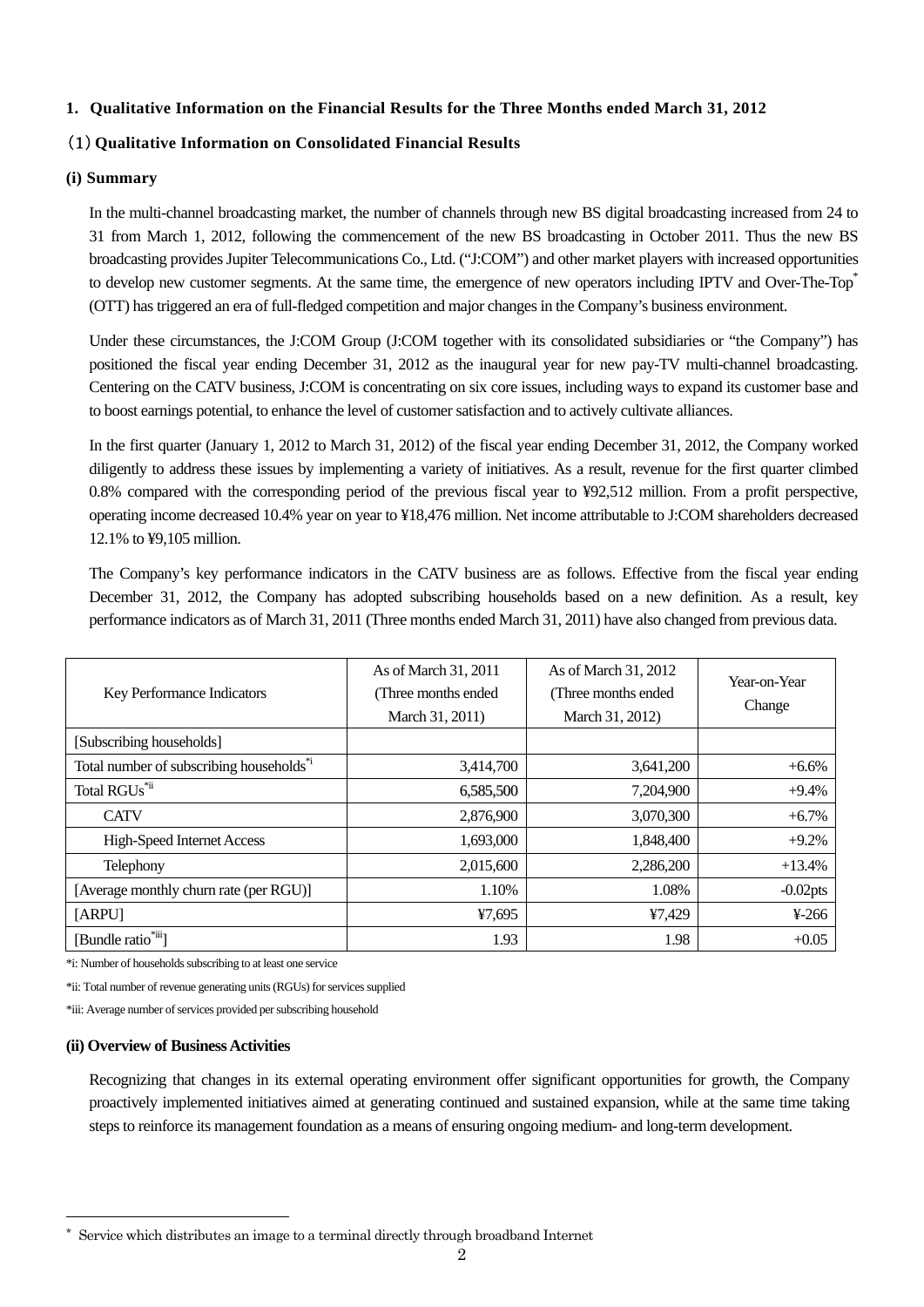First, and as a part of efforts to address its most important issue of expanding its customer base and boosting earnings potential, the Company continued to promote increased sales focusing mainly on its high-speed Internet access packaged services. This followed the complete changeover to terrestrial digital broadcasting in July 2011 (March 31, 2012 for the three prefectures in the Tohoku area). Moreover, the Company revised its performance evaluation system for sales and marketing representatives as well as sales stations from February 2012. Shifting away from the previous focus on the number of RGUs acquired, greater emphasis has now been placed on the level of sales and earnings. With respect to the Group's high-speed Internet access and cable television services, the ratio of new subscribers to J:COM's 160 Mbps service, which contributes significantly to sales, to the total number of new subscribers to high-speed Internet access service climbed from 33.9% in the fourth quarter of the fiscal year ended December 31, 2011 to 43.0% in the first quarter of the fiscal year under review. At the same time, the ratio of new subscribers to the Group's multi-channel services (cable television services excluding J:COM TV My style and BS retransmission services) gained from 66.3% in the fourth quarter of the fiscal year ended December 31, 2011 to 70.5%. in the first quarter of the fiscal year under review.

Second, the Company is pursuing measures aimed at enhancing the level of customer satisfaction. The Company is working under a basic policy of "Only half complete at the time contracts are executed. The remaining half is directed toward following up on customer needs after contracts have been executed." Guided by this basic policy, appropriate measures were undertaken to strengthen the Group's follow-up structure and systems and to further reinforce operations. Moreover, steps were taken to upgrade and expand the Group's video-on-demand (VOD) services. At the same time, broadcasts of the Group's second community channel, J:COM Channel HD, were extended to all service areas from April 2, 2012.

Third, energies are being channeled toward proactively cultivating alliances. As a component of its alliance with KDDI CORPORATION ("KDDI"), the Company first initiated mutual sales of both companies' services in the Kansai and Sapporo areas from August 2010. This was then extended to the Kanto and Sendai areas in December 2011. In the first quarter of the fiscal year ending December 31, 2012, every effort was made to further concentrate on this mutual sales strategy. As a result, the number of RGUs acquired via KDDI rose significantly compared with the corresponding period of the previous fiscal year from 1,300 to 11,000. Meanwhile, the number of mobile phone lines secured by KDDI through introductions by the Company increased from 1,400 to 13,000 year on year. In addition, the transition by subscribing households from KDDI's Metal-plus Phone to J:COM PHONE Plus progressed in earnest. During the first quarter under review, this transition played an important role in driving up the number of new telephony service subscribers. Complementing the aforementioned endeavors, the Company strove to make use of au Smart Value, a smartphone combined packaged product, from March 1, 2012. In this manner, the Group worked diligently to cultivate a new customer segments while promoting the use of additional services by existing subscribing households. As a result, driving up the number of new telephony service subscribers triggered by au Smart Value got off to a favorable start. In the first quarter of the fiscal year ending December 31, 2012, the number of service subscribers triggered by au Smart Value totaled 8,200 subscribing households. Of this total, 5,100 were new subscribers.

Fourth, the Company is placing considerable weight on actively pursuing M&As. In addition to its CATV business, M&As are considered an extremely important strategy in expanding the Group's Media Business and in bringing to fruition of J:COM's aspirations to establish lifestyle support businesses, including J:COM Everywhere, outlined in "Direction of the Medium-Term Business Plan". In the first quarter of the fiscal year ending December 31, 2012, J:COM acquired ASMIK ACE ENTERTAINMENT, INC., which was then included in J:COM's scope of consolidation as a wholly owned subsidiary. Through this M&A, the Company plans to expand its existing Media Business activities by enhancing its original content production capabilities, securing programming content exclusive distribution rights, and strengthening its original content distribution business.

Fifth, the Company is endeavoring to further fortify its network to ensure the integrity and stability of its broadcasting and communications network as a public entity and valuable asset of the people. For its part, the Company is working tirelessly to enhance the robustness of its network. These efforts are designed to ensure its reliability as an integral component of society's basic infrastructure in the event of a large-scale natural disaster. Among a number of measures, the Company is incorporating its backbone network into KDDI's integrated IP core network, which is recognized for its outstanding quality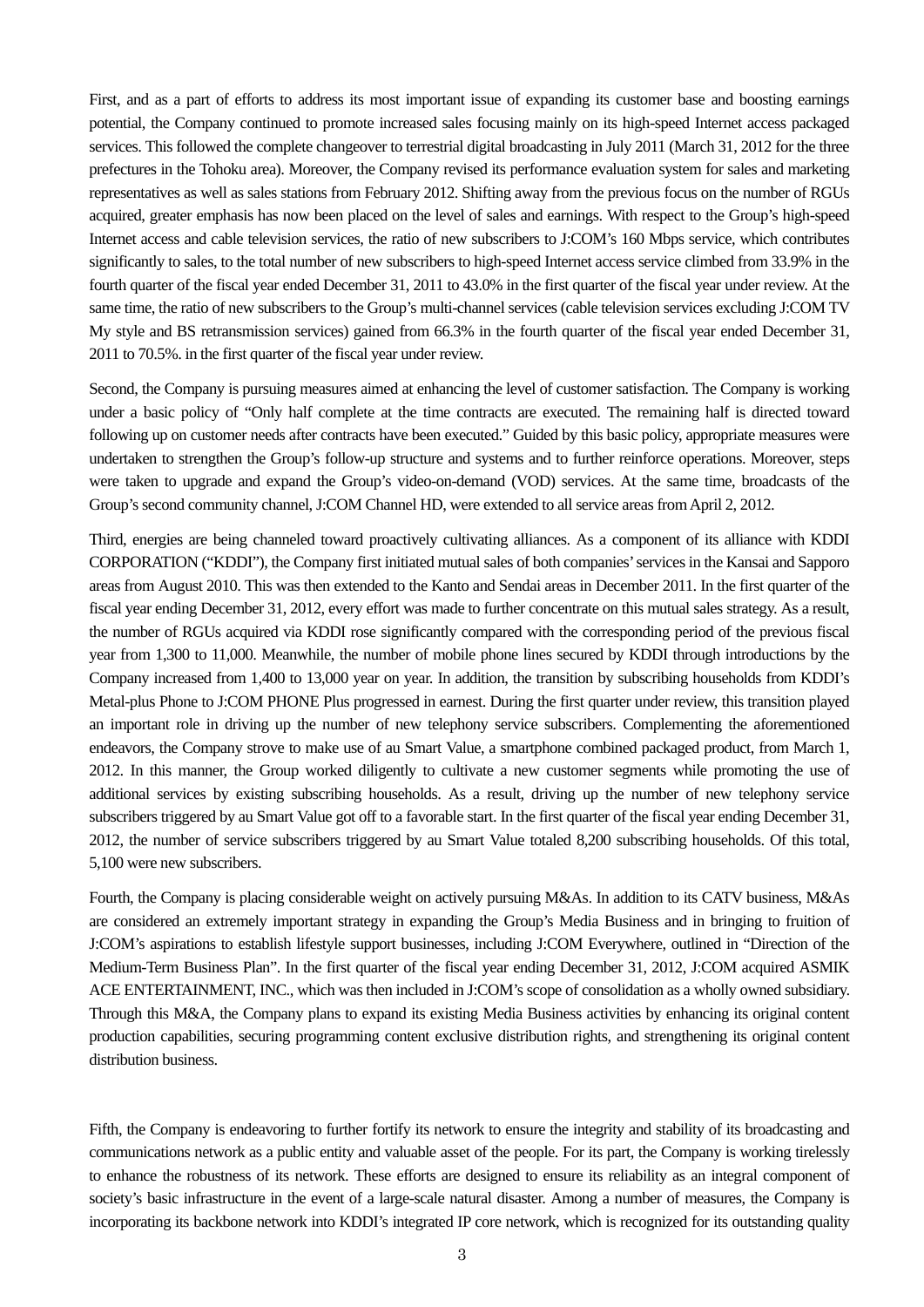control. This changeover, which began on March 15, 2012, is occurring on a progressive basis and encompasses the five service areas nationwide that link the Group's service areas.

Sixth, the Company is promoting increased business efficiency. To better prepare for an operating environment that is increasingly exhibiting signs of intense competition, the Company is advancing measures aimed at generating the necessary funds required for ongoing medium- and long-term development and growth. In this context, J:COM began taking steps to reform its organizational structure from April 1, 2012 for the purpose of consolidating and streamlining the organization of its head office divisions. Through these means, the Company is working to further increase business efficiency.

Turning to new BS digital broadcasting, which commenced in October 2011, J:COM's consolidated subsidiary, J SPORTS Corporation ("J SPORTS"), which operates thematic sports channels, built on its existing J SPORTS 1 and J SPORTS 2 channels to complete the transfer to BS broadcasting through J SPORTS 3 (formerly J sports ESPN) and J SPORTS 4 (formerly J sports Plus) on March 1, 2012. As a result, J SPORTS is the nation's top BS broadcaster with a leading four channels. Looking ahead, the Company will continue to promote to viewers the appeal of J SPORTS through this new BS broadcasting platform. In addition to securing an increase in subscribing households, the Company will also work to expand the multi-channel broadcasting market.

#### **(iii) Profit and Loss**

 $\overline{a}$ 

In the following discussion, we quantify the acquisition impact, which represents the effect by consolidating an acquired entity on our results of operations during the first twelve months following the acquisition date. We represent changes that exclude the impact of acquisitions as changes at existing consolidated subsidiaries. Included as acquisition impacts in the below discussion of cumulative consolidated business results for the three months ended March 31, 2012 is YOKOHAMA CABLE VISION Inc., consolidated on October 7, 2011.

Revenue increased by ¥748 million, or 0.8%, from ¥91,764 million for the three months ended March 31, 2011 to ¥92,512 million for the three months ended March 31, 2012. This increase included ¥848 million that was attributable to the aggregate impact of acquisitions. Excluding the impact of acquisitions, revenue at existing consolidated subsidiaries decreased by ¥100 million, or 0.1%.

Subscription fees increased by ¥1,920 million, or 2.5%, from ¥76,132 million for the three months ended March 31, 2011 to ¥78,052 million for the three months ended March 31, 2012. This increase included ¥755 million that was attributable to the aggregate impact of acquisitions. Excluding the impact of acquisitions, subscription fees at existing subsidiaries increased by ¥1,165 million, or 1.5%.

Cable television subscription fees increased by ¥1,267 million, or 3.1%, from ¥40,743 million for the three months ended March 31, 2011 to ¥42,010 million for the three months ended March 31, 2012. The increase in cable television subscription fees, in spite of a decrease in ARPU caused largely by launching J:COM TV My style, was mainly due to an increase in the number of consolidated subsidiary subscribing households and an increase in the number of users of digital additional services such as VOD.

High-speed Internet access subscription fees increased by ¥907 million, or 4.1%, from ¥22,206 million for the three months ended March 31, 2011 to ¥23,113 million for the three months ended March 31, 2012. The increase in high-speed Internet access subscription fees was due to an increase in the number of consolidated subsidiary subscribing households, which was partly offset by increased product bundling discounts.

Telephony subscription fees decreased by ¥254 million, or 1.9%, from ¥13,183 million for the three months ended March 31, 2011 to ¥12,929 million for the three months ended March 31, 2012. The decrease in telephony subscription fees in comparison with that of the previous year was primarily the result of a temporary increase brought by the Great East Japan Earthquake in March 2011.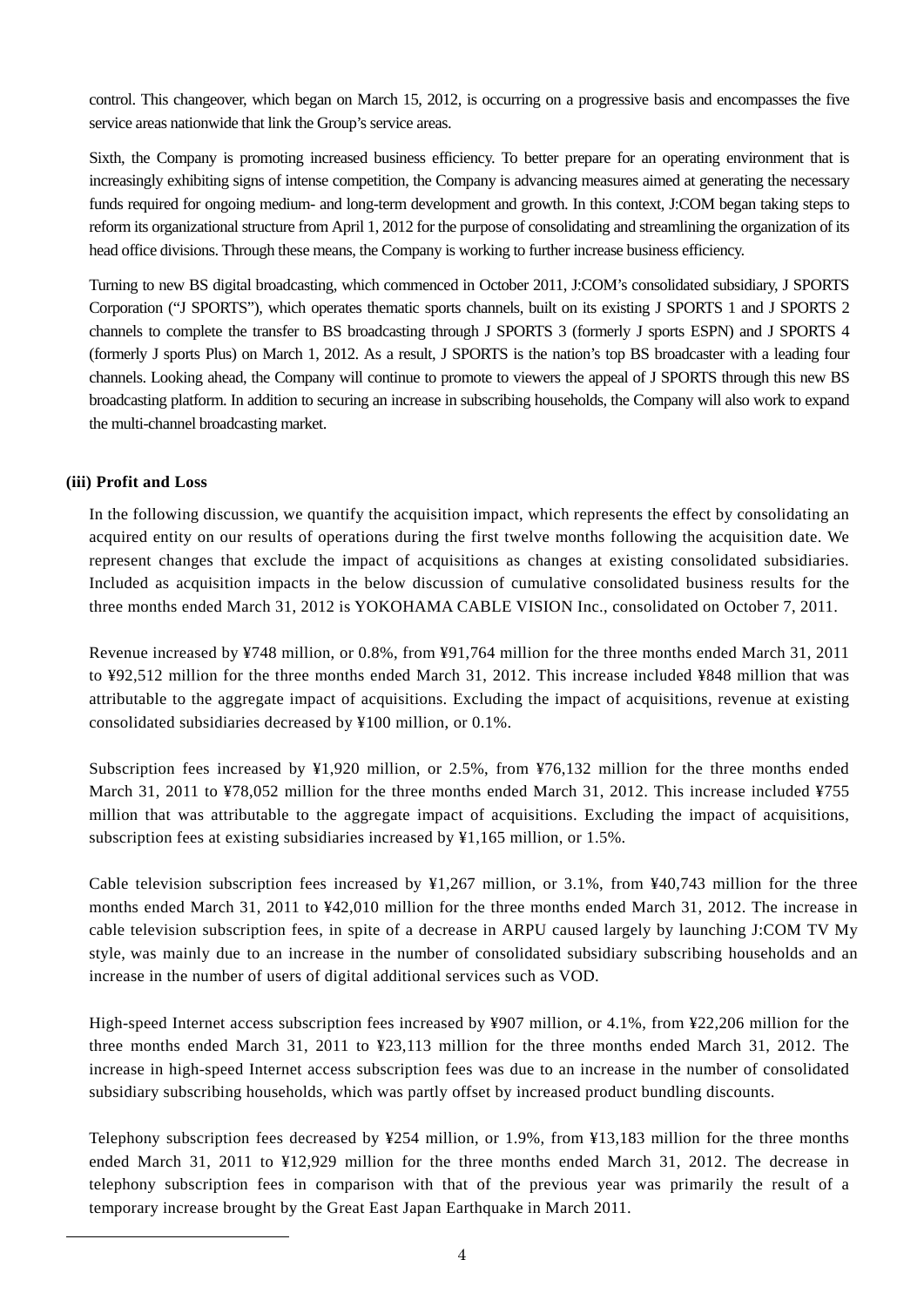Turning to existing consolidated subsidiary subscription fees for the three months ended March 31, 2012 by type of service, income through subscription fees for cable television and high-speed Internet access service increased by 1.6% and 3.4%, respectively, while that for telephony service decreased by 2.0%.

Other revenue decreased by ¥1,172 million, or 7.5%, from ¥15,632 million for the three months ended March 31, 2011 to ¥14,460 million for the three months ended March 31, 2012. The decrease was mainly attributable to revenue relating to poor reception compensation.

Operating and programming costs increased by ¥2,553 million, or 7.7%, from ¥33,162 million for the three months ended March 31, 2011 to ¥35,715 million for the three months ended March 31, 2012. This increase was mainly due to an increase in costs relating to programming and telephony. Selling, general and administrative expenses increased by ¥513 million, or 2.9%, from ¥17,426 million for the three months ended March 31, 2011 to ¥17,939 million for the three months ended March 31, 2012. This was mainly due to a increase in expenses relating to advertisement and personnel . Depreciation and amortization expenses decreased by ¥163 million, or 0.8%, from ¥20,545 million for the three months ended March 31, 2011 to ¥20,382 million for the three months ended March 31, 2012. The decrease was largely due to certain fully depreciated assets before March 31, 2012.

Operating income, as a result of the above items, decreased by ¥2,155 million, or 10.4%, from ¥20,631 million for the three months ended March 31, 2011 to ¥18,476 million for the three months ended March 31, 2012.

Income before noncontrolling interests and income taxes decreased by ¥2,161 million, or 10.8%, from ¥19,935 million for the three months ended March 31, 2011 to ¥17,774 million for the three months ended March 31, 2012. Net income attributable to J:COM shareholders decreased by ¥1,258 million, or 12.1%, from ¥10,363 million for the three months ended March 31, 2011 to ¥9,105 million for the three months ended March 31, 2012.

#### **(**2**) Qualitative Information on Consolidated Financial Position**

#### **(i) Assets, Liabilities and Shareholders' Equity**

Total assets decreased by ¥7,085 million, from ¥812,373 million as of December 31, 2011 to ¥805,288 million as of March 31, 2012. This was due to a decrease in net book value of property and equipment, and identifiable intangible assets by depreciation.

Total liabilities decreased by ¥6,991 million from ¥355,057 million as of December 31, 2011 to ¥348,066 million as of March 31, 2012. This was primarily due to a decrease in debt, income taxes payable and deferred revenue, which was partly offset by an increase accrued expenses and other liabilities.

Total J:COM shareholders' equity decreased by ¥438 million from ¥435,707 million as of December 31, 2011 to ¥435,269 million as of March 31, 2012. The decrease was mainly due to dividends paid to shareholders and purchases of treasury stock, which was partly offset by the upswing in net income attributable to J:COM shareholders for the three months ended March 31, 2012.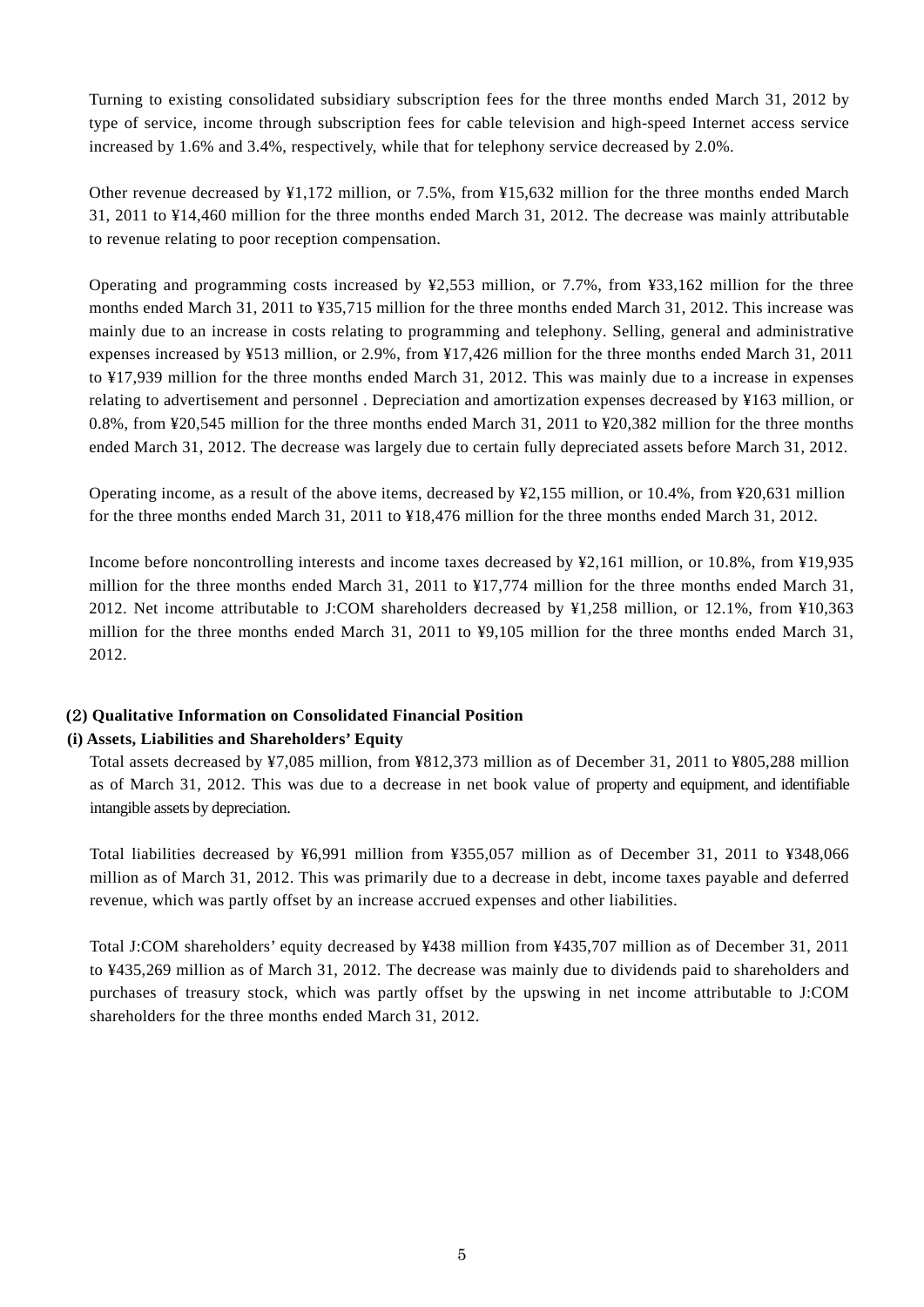#### **(ii) Cash Flows**

For the three months ended March 31, 2012, the net cash was provided by operating activities of ¥29,162 million, used in investing activities of ¥8,849 million and financing activities of ¥20,483 million, respectively. Accounting for the aforementioned activities, cash and cash equivalents decreased by ¥170 million from ¥89,879 million as of December 31, 2011 to ¥89,709 million as of March 31, 2012.

#### *Cash Provided by Operating Activities.*

Net cash provided by operating activities increased by ¥5,540 million, from ¥23,622 million for the three months ended March 31, 2011 to ¥29,162 million for the three months ended March 31, 2012. The increase was mainly attributable to decrease in income taxes payment, which was partly offset by a decrease in net income.

#### *Cash Used in Investing Activities.*

Net cash used in investing activities decreased by ¥2,727 million, from ¥11,576 million for the three months ended March 31, 2011 to ¥8,849 million for the three months ended March 31, 2012. This was due to a decrease in payment for capital expenditures.

#### *Cash Used in Financing Activities.*

Net cash used in financing activities increased by ¥7,788 million, from ¥12,695 million for the three months ended March 31, 2011 to ¥20,483 million for the three months ended March 31, 2012. This was mainly due to a increase in debt payments and purchases of treasury stock, which was partly offset by a decrease in principal payments of capital lease obligations.

#### **(**3**) Qualitative Information on Consolidated Business Results Forecasts**

There are no changes from consolidated business results forecasts announced on January 25, 2012, included in the Company's consolidated annual financial results release for the fiscal year ending December 31, 2012.

#### 2**. Notes Regarding Summary Information (Other Information)**

# **(**1**) Changes in Significant Consolidated Subsidiaries During the Three Months Term** None

**(**2**) Adoption of Specific Accounting Method to Quarterly Consolidated Financial Statements**  None

## **(**3**) Change in Significant Accounting Policies, Procedures and Presentation in Quarterly Consolidated Financial Statements**

(i) Changes due to revision of accounting standards and other regulations: Yes

In June 2011, the Financial Accounting Standards Board (FASB) issued Accounting Standards Update (ASU) 2011-05, *Comprehensive Income (Accounting Standards Codification (ASC) Topic 220)*: *Presentation of Comprehensive Income*. ASU2011-05 eliminates the option to present components of other comprehensive income as part of the statement of changes in stockholders' equity and requires an entity to report comprehensive income either in a single continuous financial statement or in two separate but consecutive financial statements. The Company adopted ASU2011-05 in the first quarter of 2012. ASU2011-05 being a disclosure regulation, such adoption did not have an impact on the Company's financial position and results of operations.

Also, it requires to present on the face of the financial statements the effects of reclassifications out of accumulated other comprehensive income on the components of net income and other comprehensive income. In December 2011, the FASB issued ASU2011-12, *Comprehensive Income (ASC Topic 220)*: *Deferral of the Effective Date for Amendments to the Presentation of Reclassifications of Items Out of Accumulated Other Comprehensive Income in ASU2011-05*. By adopting ASU2011-12 in the first quarter of 2012, the Company did not present on this regulation.

(ii) Others: None

#### 3**. Assumptions of Significant Event for Going Concern**

None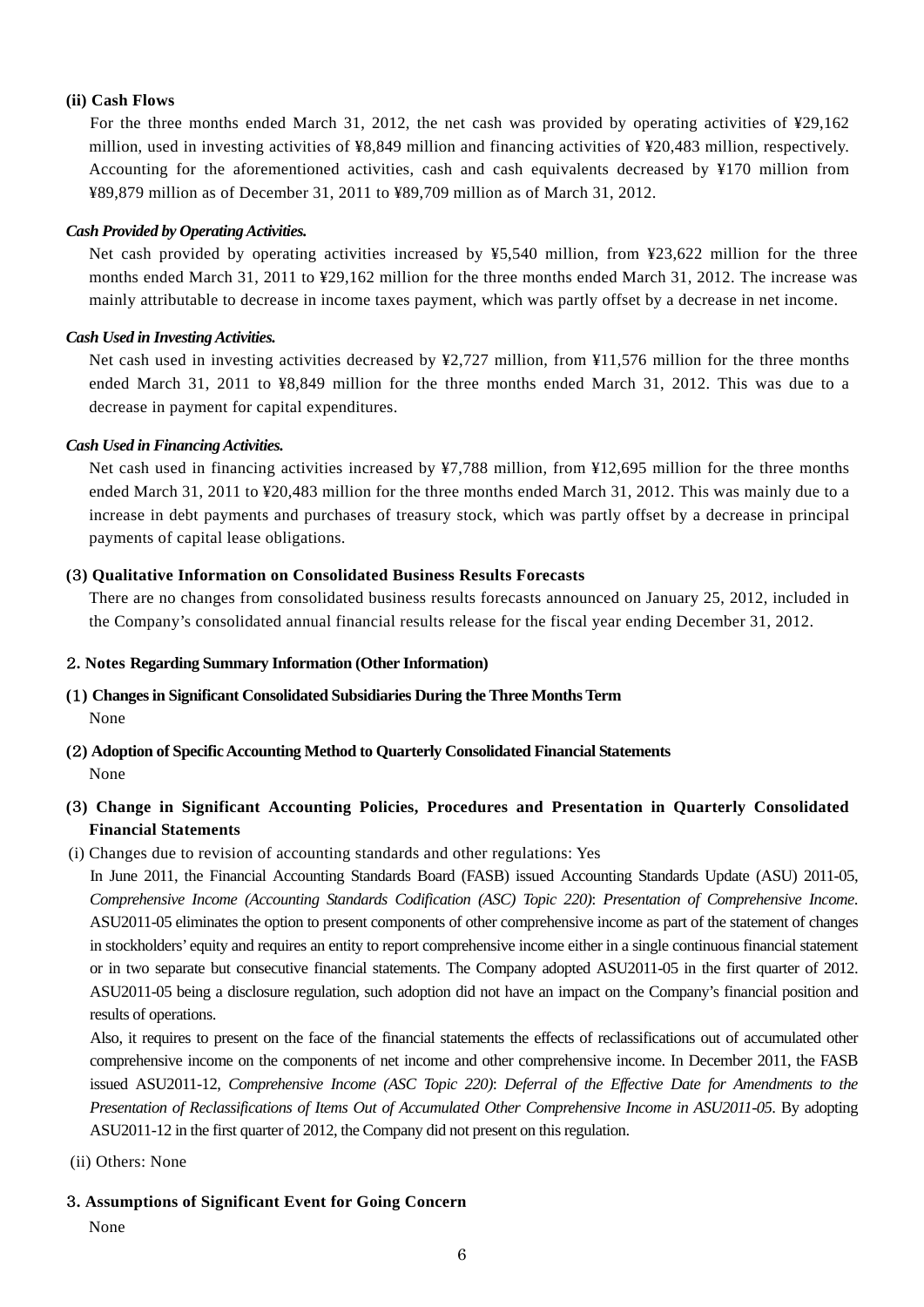# **4. Consolidated Quarterly Financial Statements**

# **JUPITER TELECOMMUNICATIONS CO., LTD. AND SUBSIDIARIES**

## **(**1**) CONSOLIDATED QUARTERLY STATEMENTS OF INCOME AND COMPREHENSIVE INCOME**

|                                                                                     | (YEN IN MILLIONS, EXCEPT SHARE AND PER SHARE AMOUNTS) |                         |             |        |
|-------------------------------------------------------------------------------------|-------------------------------------------------------|-------------------------|-------------|--------|
|                                                                                     | Three months                                          | Three months            |             |        |
| Account                                                                             | ended<br>March 31, 2011                               | ended<br>March 31, 2012 | Change      |        |
|                                                                                     | Amount                                                | <b>Amount</b>           | Amount      | $(\%)$ |
| Revenue:                                                                            |                                                       |                         |             |        |
| Subscription fees                                                                   | 76,132                                                | 78,052                  | 1,920       | 2.5    |
| Others                                                                              | 15,632                                                | 14,460                  | (1, 172)    | (7.5)  |
|                                                                                     | 91,764                                                | 92,512                  | 748         | 0.8    |
| Operating costs and expenses:                                                       |                                                       |                         |             |        |
| Operating and programming costs                                                     | (33, 162)                                             | (35, 715)               | (2,553)     | (7.7)  |
| Selling, general and administrative expenses                                        | (17, 426)                                             | (17, 939)               | (513)       | (2.9)  |
| Depreciation and amortization                                                       | (20, 545)                                             | (20, 382)               | 163         | 0.8    |
|                                                                                     | (71, 133)                                             | (74, 036)               | (2,903)     | (4.1)  |
| Operating income                                                                    | 20,631                                                | 18,476                  | (2, 155)    | (10.4) |
| Other income (expenses):                                                            |                                                       |                         |             |        |
| Interest expense, net:                                                              |                                                       |                         |             |        |
| Related parties                                                                     | (375)                                                 | (316)                   | 59          | 15.7   |
| <b>Others</b>                                                                       | (784)                                                 | (670)                   | 114         | 14.5   |
| Equity in earnings of affiliates                                                    | 321                                                   | 243                     | (78)        | (24.3) |
| Other, net                                                                          | 142                                                   | 41                      | (101)       | (71.0) |
| Income before noncontrolling interests and<br>income taxes                          | 19,935                                                | 17,774                  | (2, 161)    | (10.8) |
| Income taxes expense                                                                | (8,607)                                               | (7, 891)                | 716         | 8.3    |
| Net income                                                                          | 11,328                                                | 9,883                   | (1,445)     | (12.8) |
| Net income attributable to noncontrolling interests                                 | (965)                                                 | (778)                   | 187         | 19.4   |
| Net income attributable to J:COM shareholders                                       | 10,363                                                | 9,105                   | (1,258)     | (12.1) |
|                                                                                     |                                                       |                         |             |        |
| Net Income attributable to J:COM shareholders per<br>share:                         |                                                       |                         |             |        |
| <b>Basic</b>                                                                        | ¥1,496.71                                             | ¥1,317.23               | $*(179.48)$ | (12.0) |
| <b>Diluted</b>                                                                      | ¥1,496.07                                             | ¥1,316.91               | ¥(179.16)   | (12.0) |
| Weighted average number of common stock                                             |                                                       |                         |             |        |
| outstanding:                                                                        |                                                       |                         |             |        |
| <b>Basic</b>                                                                        | 6,923,712                                             | 6,912,355               | (11, 357)   | (0.2)  |
| <b>Diluted</b>                                                                      | 6,926,655                                             | 6,913,997               | (12, 658)   | (0.2)  |
| Net income                                                                          | 11,328                                                | 9,883                   | (1,445)     | (12.8) |
| Other comprehensive income/(loss), net of taxes                                     |                                                       |                         |             |        |
| Unrealized gain/(loss) on cash flow hedge                                           | (41)                                                  | 164                     | 205         |        |
| Reclassification adjustment for gain/(loss) on                                      |                                                       |                         |             |        |
| cash flow hedge included in net income<br>Other comprehensive income/(loss), net of | 128                                                   | 103                     | (25)        | (19.8) |
| taxes                                                                               | 87                                                    | 267                     | 180         | 208.1  |
| Comprehensive income                                                                | 11,415                                                | 10,150                  | (1,265)     | (11.1) |
| Comprehensive income attributable to<br>noncontrolling interests                    | (977)                                                 | (815)                   | 162         | 16.6   |
| Comprehensive income attributable to J:COM<br>shareholders                          | 10,438                                                | 9,335                   | (1, 103)    | (10.6) |

(Note) Percentages are calculated based on amounts before rounded in Change column.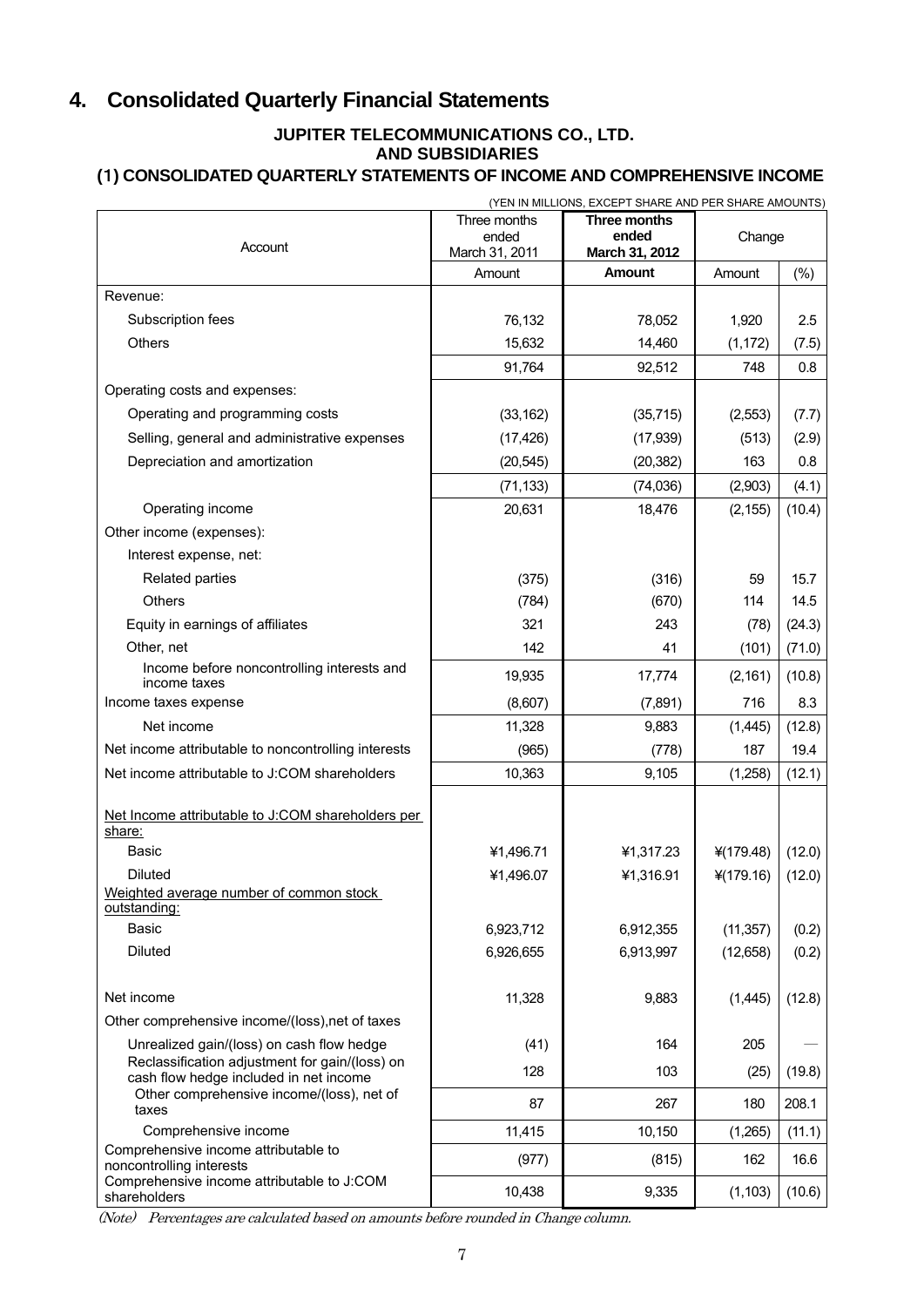# **JUPITER TELECOMMUNICATIONS CO., LTD. AND SUBSIDIARIES**

|                                           |                   |                | (YEN IN MILLIONS) |
|-------------------------------------------|-------------------|----------------|-------------------|
| Account                                   | December 31, 2011 | March 31, 2012 | Change            |
|                                           | Amount            | <b>Amount</b>  | Amount            |
| Current assets:                           |                   |                |                   |
| Cash and cash equivalents                 | 89,879            | 89,709         | (170)             |
| Accounts receivable                       | 18,270            | 16,730         | (1,540)           |
| Allowance for doubtful accounts           | (480)             | (486)          | (6)               |
| Deferred tax assets – current             | 7,941             | 7,405          | (536)             |
| Prepaid expenses and other current assets | 8,070             | 10,173         | 2,103             |
| Total current assets                      | 123,680           | 123,531        | (149)             |
| Investments:                              |                   |                |                   |
| Investments in affiliates                 | 10,381            | 10,698         | 317               |
| Investments in other securities, at cost  | 2,150             | 2,152          | $\overline{2}$    |
| <b>Total investments</b>                  | 12,531            | 12,850         | 319               |
| Property and equipment, at cost:          |                   |                |                   |
| Land                                      | 4,158             | 4,158          |                   |
| Distribution system and equipment         | 733,669           | 731,623        | (2,046)           |
| Support equipment and buildings           | 69,477            | 69,558         | 81                |
|                                           | 807,304           | 805,339        | (1,965)           |
| Less accumulated depreciation             | (445, 113)        | (450, 137)     | (5,024)           |
| Total property and equipment              | 362,191           | 355,202        | (6,989)           |
| Other assets:                             |                   |                |                   |
| Goodwill                                  | 253,079           | 253,079        |                   |
| Identifiable intangible assets, net       | 38,413            | 37,215         | (1, 198)          |
| Deferred tax assets - non current         | 5,436             | 5,666          | 230               |
| Others                                    | 17,043            | 17,745         | 702               |
| Total other assets                        | 313,971           | 313,705        | (266)             |
| <b>Total assets</b>                       | 812,373           | 805,288        | (7,085)           |

# (2) **CONSOLIDATED QUARTERLY BALANCE SHEETS**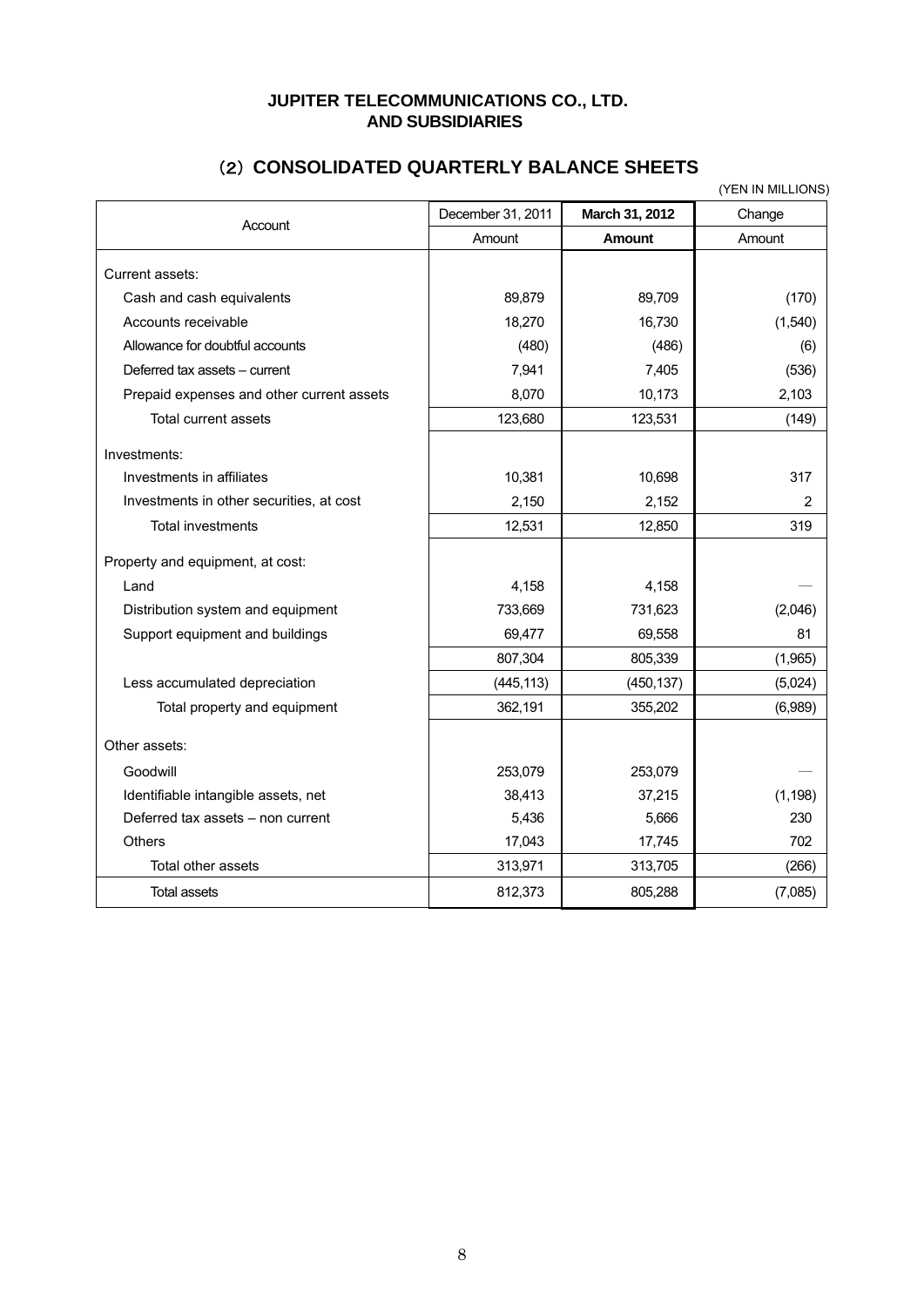(YEN IN MILLIONS)

| Account                                          | December 31, 2011 | March 31, 2012 | Change    |
|--------------------------------------------------|-------------------|----------------|-----------|
|                                                  | Amount            | Amount         | Amount    |
| <b>Current liabilities:</b>                      |                   |                |           |
| Short-term loans                                 | 5,521             | 5,057          | (464)     |
| Long-term debt - current portion                 | 10,681            | 20,354         | 9,673     |
| Capital lease obligations - current portion:     |                   |                |           |
| Related parties                                  | 15,960            | 15,904         | (56)      |
| <b>Others</b>                                    | 1,184             | 812            | (372)     |
| Accounts payable                                 | 28,324            | 28,856         | 532       |
| Income taxes payable                             | 9,853             | 6,276          | (3, 577)  |
| Deposit from related parties                     | 268               | 268            |           |
| Deferred revenue - current portion               | 8,108             | 8,134          | 26        |
| Accrued expenses and other liabilities           | 11,068            | 15,837         | 4,769     |
| <b>Total current liabilities</b>                 | 90,967            | 101,498        | 10,531    |
|                                                  |                   |                |           |
| Long-term debt, less current portion             | 118,302           | 103,709        | (14, 593) |
| Corporate bond, less current portion             | 10,000            | 10,000         |           |
| Capital lease obligations, less current portion: |                   |                |           |
| Related parties                                  | 33,590            | 32,618         | (972)     |
| <b>Others</b>                                    | 4,259             | 3,543          | (716)     |
| Deferred revenue                                 | 58,996            | 57,672         | (1, 324)  |
| Deferred tax liabilities - non current           | 11,615            | 11,149         | (466)     |
| Other liabilities                                | 27,328            | 27,877         | 549       |
| <b>Total liabilities</b>                         | 355,057           | 348,066        | (6,991)   |
|                                                  |                   |                |           |
| Shareholders' equity:                            |                   |                |           |
| Common stock no par value                        | 117,550           | 117,550        |           |
| Additional paid-in capital                       | 226,293           | 226,384        | 91        |
| Retained earnings                                | 94,825            | 97,697         | 2,872     |
| Accumulated other comprehensive income/(loss)    | (833)             | (603)          | 230       |
| Treasury stock, at cost                          | (2, 128)          | (5,759)        | (3,631)   |
| Total J:COM shareholders' equity                 | 435,707           | 435,269        | (438)     |
| Noncontrolling interests in subsidiaries         | 21,609            | 21,953         | 344       |
| Total shareholders' equity                       | 457,316           | 457,222        | (94)      |
| Total liabilities and shareholders' equity       | 812,373           | 805,288        | (7,085)   |

.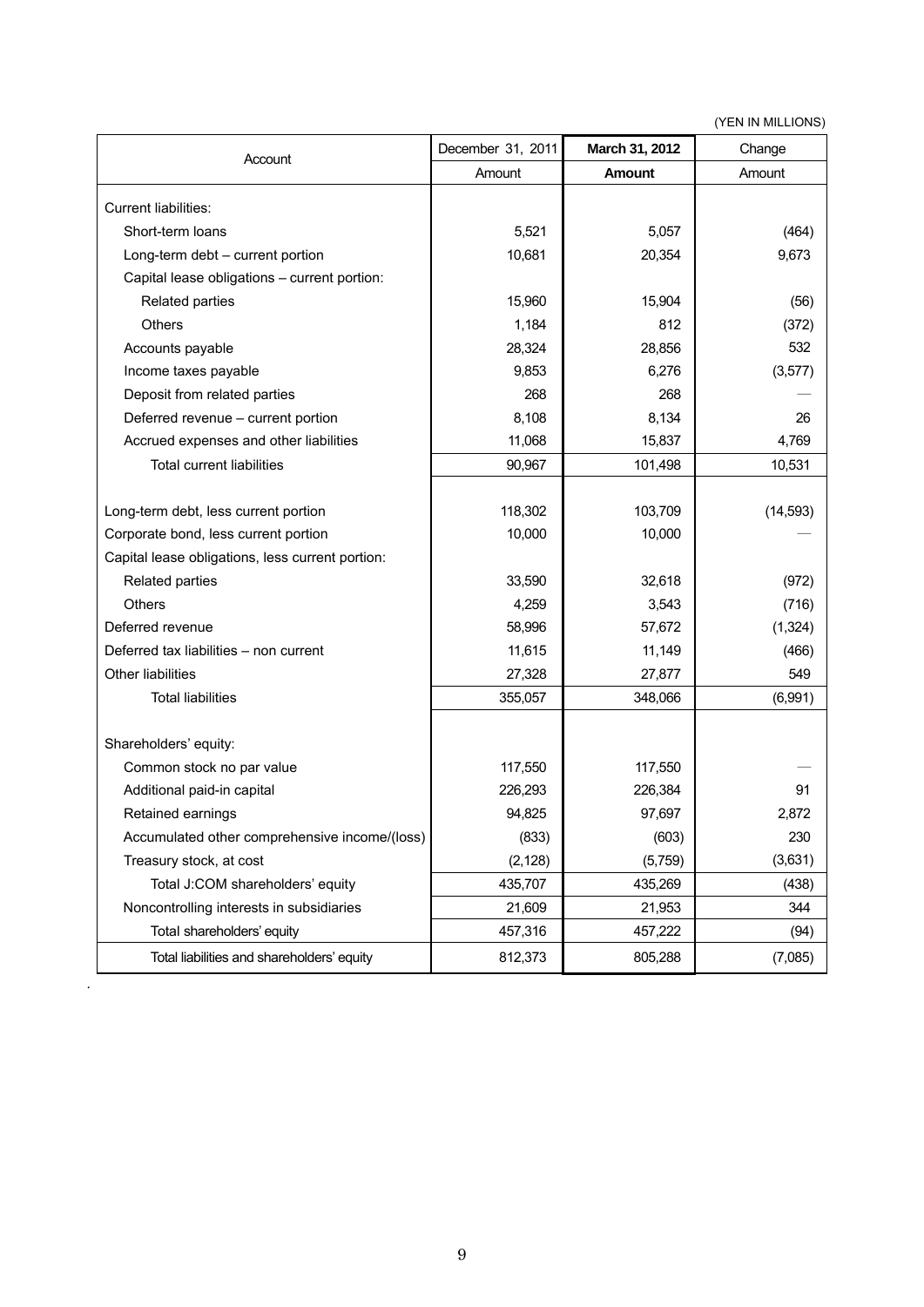### **JUPITER TELECOMMUNICATIONS CO., LTD. AND SUBSIDIARIES**

# (3) **CONSOLIDATED QUARTERLY STATEMENTS OF CASH FLOWS**

|                                                                                                    |                                         |                                         | (YEN IN MILLIONS) |
|----------------------------------------------------------------------------------------------------|-----------------------------------------|-----------------------------------------|-------------------|
| Classification                                                                                     | Three months<br>ended<br>March 31, 2011 | Three months<br>ended<br>March 31, 2012 | Change            |
|                                                                                                    | Amount                                  | Amount                                  | Amount            |
| Cash flows from operating activities:                                                              |                                         |                                         |                   |
| Net income<br>Adjustments to reconcile net income to net cash provided by operating<br>activities: | 11,328                                  | 9,883                                   | (1,445)           |
| Depreciation and amortization                                                                      | 20.545                                  | 20,382                                  | (163)             |
| Equity in earnings of affiliates                                                                   | (321)                                   | (243)                                   | 78                |
| Dividends from affiliates                                                                          |                                         | 384                                     | 384               |
| Stock-based compensation expenses                                                                  | 47                                      | 50                                      | 3                 |
| Deferred income taxes expense/(benefit)                                                            | 35                                      | (317)                                   | (352)             |
| Changes in operating assets and liabilities, excluding effects of<br>business combinations:        |                                         |                                         |                   |
| Decrease/(increase) in accounts receivable, net                                                    | 1,711                                   | 3,522                                   | 1,811             |
| Decrease/(increase) in prepaid expenses                                                            | (3, 133)                                | (1,898)                                 | 1,235             |
| Decrease/(increase) in other assets                                                                | (98)                                    | (167)                                   | (69)              |
| Increase/(decrease) in accounts payable                                                            | (2, 410)                                | (2,024)                                 | 386               |
| Increase/(decrease) in income taxes payable                                                        | (10, 156)                               | (3,590)                                 | 6,566             |
| Increase/(decrease) in accrued expenses and other liabilities                                      | 6,756                                   | 4,479                                   | (2, 277)          |
| Increase/(decrease) in deferred revenue                                                            | (682)                                   | (1,299)                                 | (617)             |
| Net cash provided by operating activities                                                          | 23,622                                  | 29,162                                  | 5,540             |
| Cash flows from investing activities:                                                              |                                         |                                         |                   |
| Capital expenditures                                                                               | (11,698)                                | (9, 195)                                | 2,503             |
| Acquisition of new subsidiaries, net of cash acquired                                              |                                         | 794                                     | 794               |
| Other investing activities                                                                         | 122                                     | (448)                                   | (570)             |
| Net cash used in investing activities                                                              | (11, 576)                               | (8, 849)                                | 2,727             |
| Cash flows from financing activities:                                                              |                                         |                                         |                   |
| Purchases of treasury stock                                                                        |                                         | (3,642)                                 | (3,642)           |
| Acquisition of noncontrolling interests in consolidated subsidiaries                               | (258)                                   | (268)                                   | (10)              |
| Net increase/(decrease) in short-term loans                                                        | (284)                                   | (814)                                   | (530)             |
| Principal payments of long-term debt                                                               | (971)                                   | (4,919)                                 | (3,948)           |
| Principal payments of capital lease obligations                                                    | (5,265)                                 | (4,677)                                 | 588               |
| Cash dividends paid to shareholders                                                                | (6, 231)                                | (6, 233)                                | (2)               |
| Other financing activities                                                                         | 314                                     | 70                                      | (244)             |
| Net cash used in financing activities                                                              | (12, 695)                               | (20, 483)                               | (7,788)           |
| Net increase/(decrease) in cash and cash equivalents                                               | (649)                                   | (170)                                   | 479               |
| Cash and cash equivalents at beginning of year                                                     | 78,212                                  | 89,879                                  | 11,667            |
| Cash and cash equivalents at end of year                                                           | 77,563                                  | 89,709                                  | 12,146            |